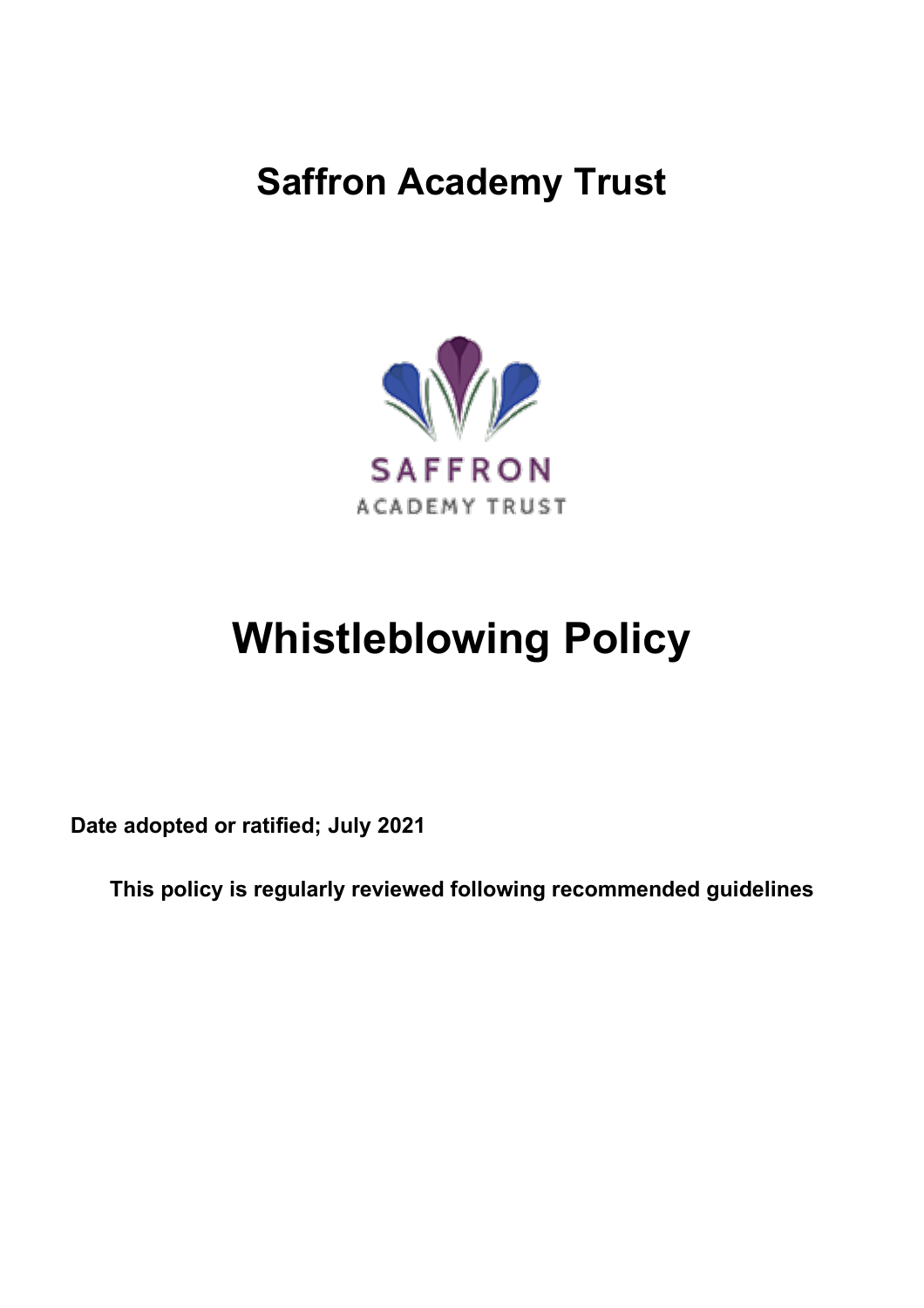### **Contents**

| 1. |
|----|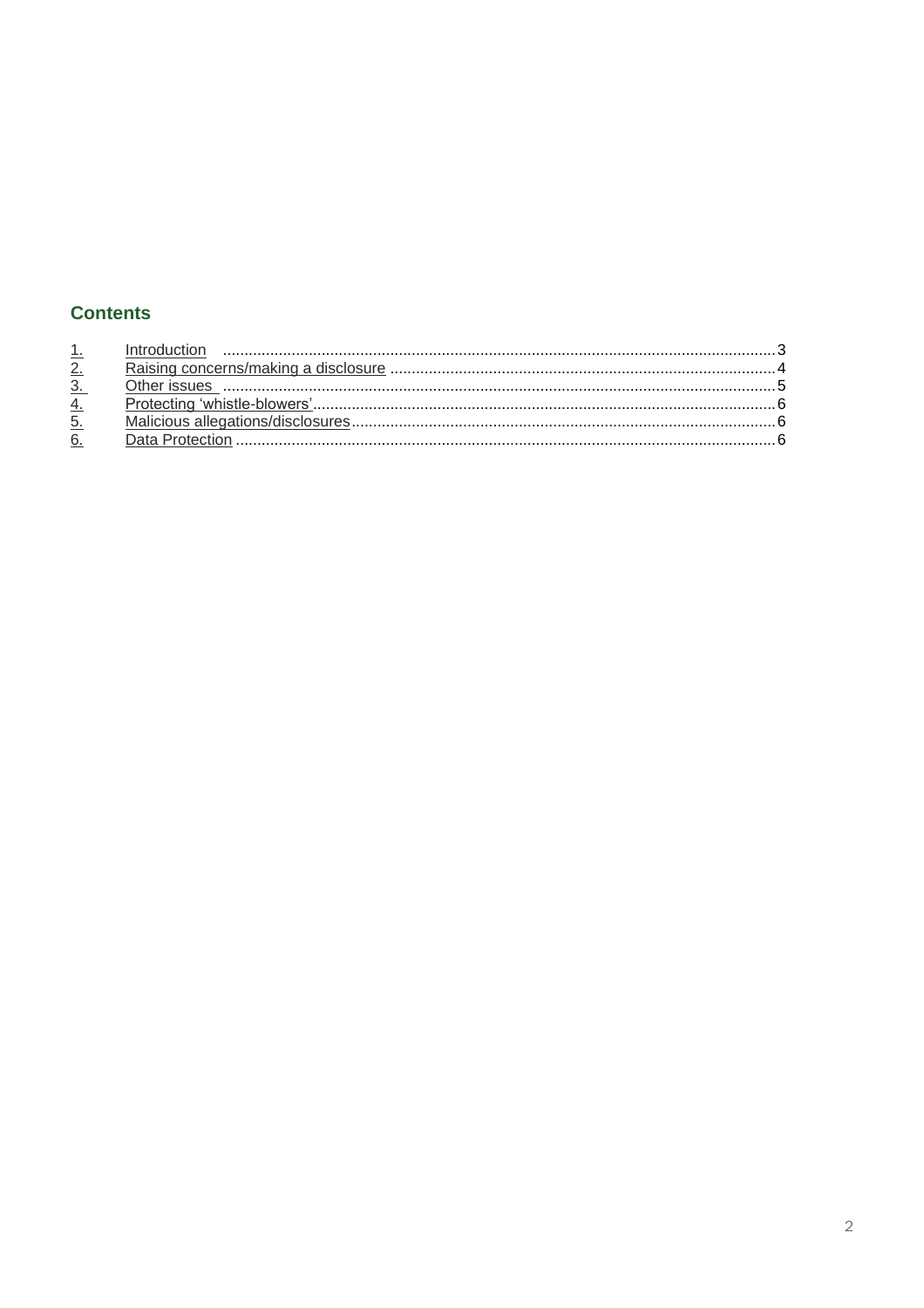<span id="page-2-0"></span>Saffron Academy Trust (SAT) expects the highest standards of conduct from all its employees, and undertakes to treat seriously any concern that an employee may have about unlawful or serious criminal conduct.

## **1. Introduction**

It is important to the board that any suspected fraud, misconduct, malpractice or wrongdoing by workers or employees of the Trust is reported and properly dealt with. The board is committed to creating an open and supportive environment where individuals feel able to "speak up" about any genuine concerns regarding the alleged wrongful conduct of the employer, or about the conduct of a fellow employee, or any third party.

This policy sets out the framework for how issues can be raised confidentially internally, and/or if necessary, outside the management structure of the Trust to a prescribed body (see 2.1 below). All disclosures will be handled consistently and fairly and appropriate action will be taken by the school to resolve the issue in line with this policy.

This policy applies to all employees and Governors/Trustees of the Trust. Volunteers and other individuals engaged to work at or provide services to the school, including agency workers and contractors, are encouraged to use it where appropriate.

- **1.1** The law provides protection for employees or workers who raise legitimate concerns about specified matters. These are called "qualifying disclosures". A qualifying disclosure is one made in the public interest by an employee or worker who has a reasonable belief that there has been or is likely to be:
	- a breach of any legal obligation;
	- a miscarriage of justice;
	- a criminal offence;
	- a danger to the Health and Safety of any individual;
	- damage to the environment; or
	- deliberate concealment of information about any of the above

Some examples of qualifying disclosures in a school context may include:

- Fraudulent acts (e.g. manipulation of accounting records/finances, inappropriate use of funds, decision making for personal gain, abuse of position to influence decisions);
- Breaches of acceptable professional and ethical standards;
- Breaches of the school's Health and Safety policy entailing danger to staff or pupils; and/or
- Breaches of any of the school's policies or the Code of Conduct.

It is not necessary for the employee or worker to have proof that such an act is being, has been, or is likely to be, committed - a reasonable belief is sufficient.

For the purposes of this policy the term "whistle-blower" refers to the individual making the disclosure.

- **1.2.** The whistle-blower must reasonably believe they are making the disclosure in the public interest (i.e. it affects others such as pupils in the school or members of the public). This means that personal grievances and complaints (e.g. a concern about their own contractual terms, treatment of their child) are not usually covered by this policy and should be dealt with:
	- By employees through the Grievance Procedure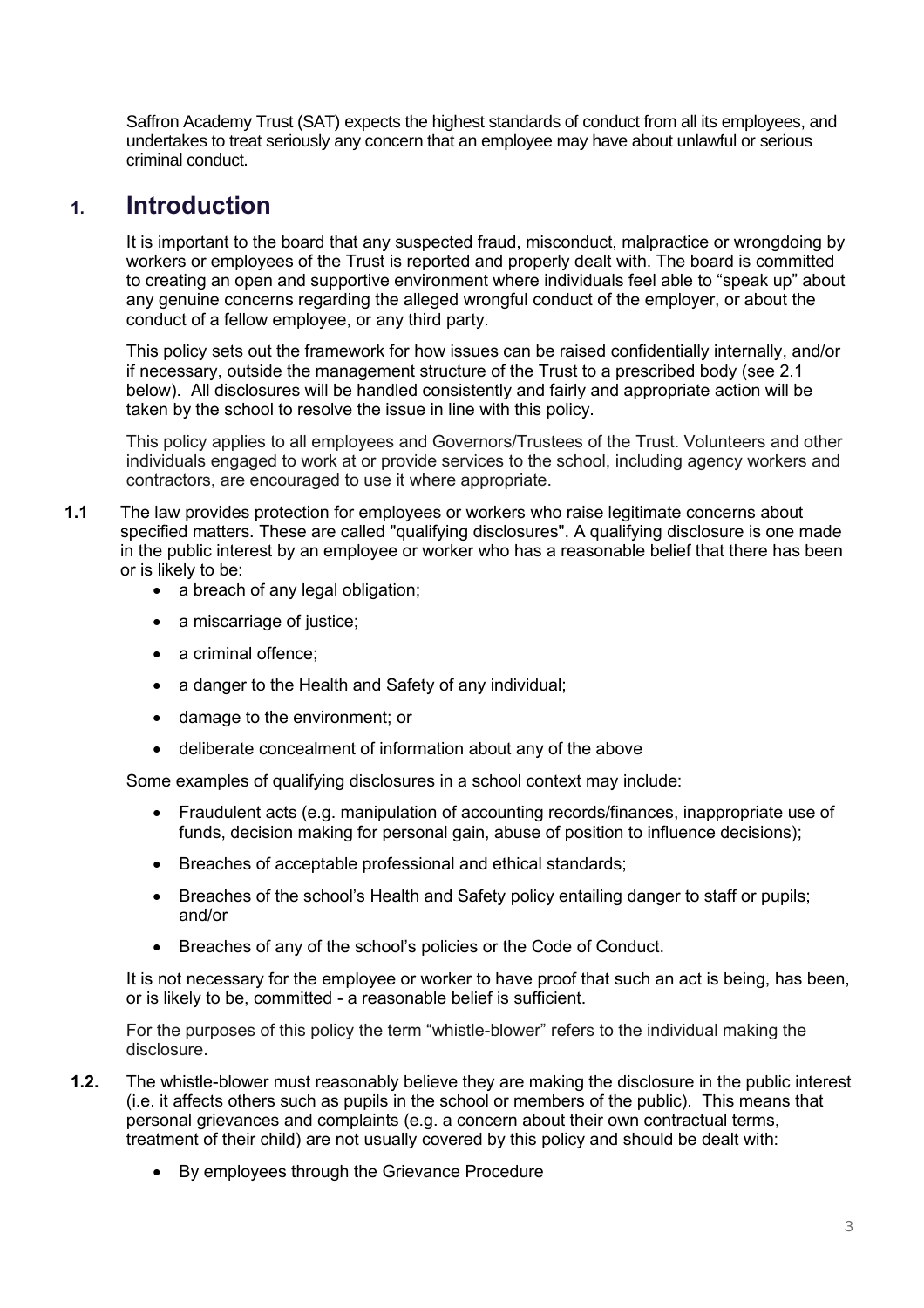• By other parties through the Complaints Procedure.

## <span id="page-3-0"></span>**2. Raising concerns/making a disclosure**

#### **2.1. Initial concern**

The board encourages the "whistle-blower" to raise the matter internally in the first instance. Concerns should normally be raised with a senior manager, responsible officer, the headteacher or the Chair of Governors.

If the whistle-blower considers the matter too serious or sensitive to raise it internally, they may refer the matter to an external prescribed body. A prescribed body is an organisation, normally with some regulatory function (for example the Health and Safety Executive), which is prescribed by the Secretary of State for the purposes of the Public Interest Disclosure Act who an individual may make a protected disclosure to. Any such disclosure to a prescribed body will qualify for protection under the Act. A list of prescribed bodies is available at the following link:

[https://www.gov.uk/government/publications/blowing-the-whistle-list-of-prescribed-people-and](https://www.gov.uk/government/publications/blowing-the-whistle-list-of-prescribed-people-and-bodies--2/whistleblowing-list-of-prescribed-people-and-bodies)[bodies--2/whistleblowing-list-of-prescribed-people-and-bodies](https://www.gov.uk/government/publications/blowing-the-whistle-list-of-prescribed-people-and-bodies--2/whistleblowing-list-of-prescribed-people-and-bodies)

| <b>Nature of disclosure:</b>                                | <b>External reporting/Prescribed body:</b>                                                                                           |
|-------------------------------------------------------------|--------------------------------------------------------------------------------------------------------------------------------------|
| <b>Fraud or financial</b><br>malpractice (see 3.2<br>below) | Education & Skills Funding Agency<br>https://www.gov.uk/government/organisations/education-and-skills-<br>funding-agency             |
| <b>Child Protection/</b><br><b>Safeguarding issues</b>      | Local Authority Designated Officer (LADO): 03330 139 797<br>NSPCC Whistleblowing helpline: 0800 028 0285<br>Email: help@nspcc.org.uk |
| Data protection issues                                      | <b>Information Commissioner</b><br>https://ico.org.uk/                                                                               |
| <b>Health and Safety</b><br><b>issues</b>                   | <b>Health and Safety Executive</b><br>http://www.hse.gov.uk/                                                                         |

In the event that the whistle-blower feels a disclosure should be referred to an external prescribed body some of the relevant bodies are also set out below:

If a concern is raised verbally it should be followed up in writing wherever possible.

The whistle-blower has no responsibility for investigating the matter - it is the school's responsibility to ensure that an appropriate investigation takes place.

Where the complaint is serious, for example involving fraud, theft or other potential gross misconduct by an employee, the whistle-blower should act quickly to report it but should not mention it to the subject of the complainant or other colleagues as this could affect the investigatory process.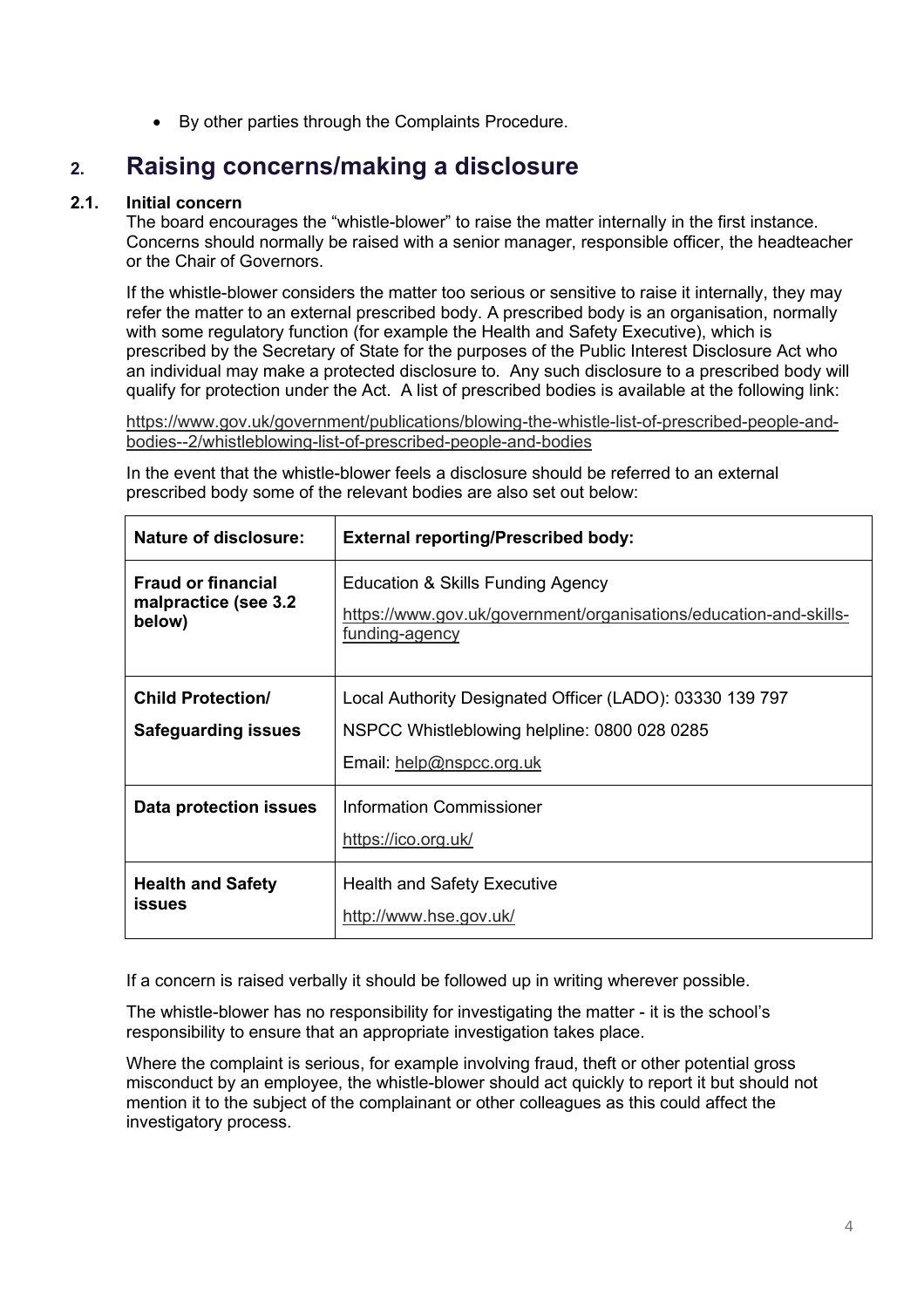The timescales for handling disclosures will differ depending on the nature of the disclosure made but all disclosures (whether formal or informal) will be acknowledged within 2 working days.

#### **2.2 Investigation**

The manager/Governor will arrange an investigation into the matter either by investigating the matter themself or immediately passing the issue to an appropriate person (except where they are the subject of the disclosure where an alternative suitable person will be appointed). The investigation may involve the whistle-blower and other individuals involved giving a written statement. Any investigation will be carried out promptly and confidentially.

If a whistle-blower wishes to remain anonymous this should be raised with the person to whom the initial disclosure is made. In some cases, this may be possible but in more serious cases where disciplinary action may have to be taken against others this may be more difficult. The school is committed to protecting the well-being of the whistle-blower whilst this policy is followed.

The whistle-blower's statement (where available) will be taken into account, and they will be asked to comment on any additional evidence obtained. The person responsible for the investigation may ask the whistle-blower to attend a meeting to gather all the information needed to ensure a clear understanding of the situation.

Where a meeting is held, the whistle-blower may be accompanied by a trade union representative or work colleague if they wish and where possible the dates/times will be agreed to facilitate this, or in the case of a third party, by an appropriate person (e.g. friend, family, colleague). Legal professionals will not normally be allowed to attend such meetings.

#### **2.3 Outcome of the investigation**

The person who carried out the investigation will take any necessary action, which may include reporting the matter to the Headteacher or Chair of Governors or an appropriate prescribed body (if this has not already taken place).

On conclusion of any investigation, the whistle-blower will be told the outcome of the investigation (in as much detail as is deemed appropriate in the circumstances) and what action is to be taken or is proposed. If no action is to be taken, the reason for this will be explained.

Where a concern is raised anonymously the school will not ordinarily be able to provide feedback to the whistle-blower and any action taken as a result of an anonymous disclosure may be limited. The school will take all appropriate steps to investigate such a disclosure in line with the level of information provided. If an anonymous whistle-blower wishes to seek feedback from the school an appropriate anonymised email address should be provided.

#### **2.4 Further action**

Where having raised an initial concern and the whistle-blower has a genuine belief that the school has failed to take appropriate action or investigate the issue properly and they wish to pursue the matter further, they may report their concern to the Headteacher or Chair of Governors or to an appropriate prescribed body (if this has not already been reported).

The Headteacher/Chair of Governors may arrange for further investigation to be carried out, make any necessary further enquiries and/or make their own report. On the conclusion of any further investigation, they will take appropriate action which may include reporting the matter to a prescribed body if this has not taken place at an earlier stage in the process.

## <span id="page-4-0"></span>**3. Other issues**

#### **3.1 Concerns raised by member of the public**

Where complaints are received from members of the public, the school's formal complaints procedure will be followed, unless the complaint relates to the specific conduct or performance